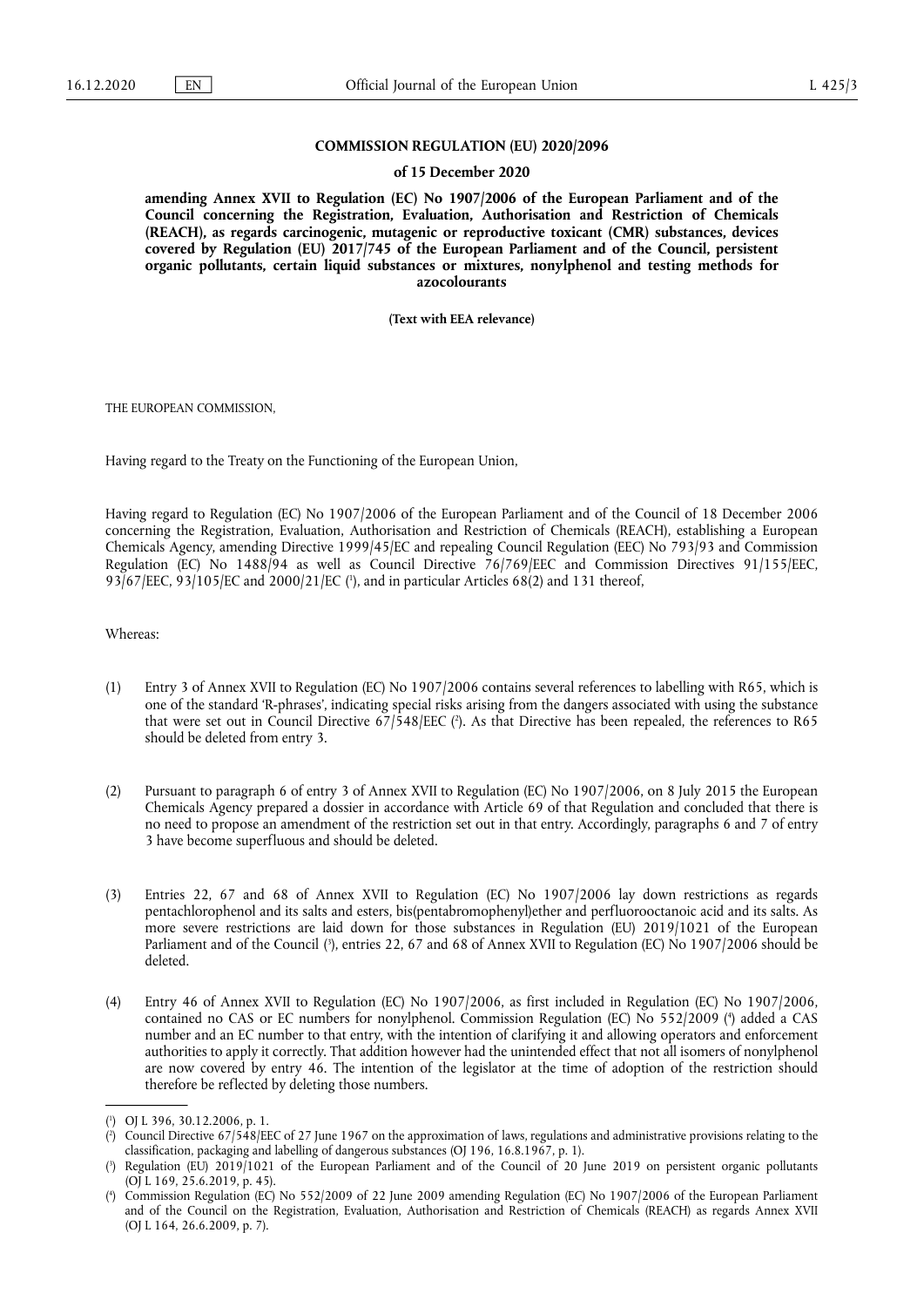- (5) Entries 28, 29 and 30 of Annex XVII to Regulation (EC) No 1907/2006 prohibit the placing on the market and use, for supply to the general public, of substances that are classified as carcinogenic, mutagenic or reproductive toxicant (CMR), categories 1A or 1B, and listed in Appendices 1 to 6 to that Annex and of mixtures containing such substances above specified concentrations.
- <span id="page-1-6"></span>(6) Substances classified as CMR are listed in Part 3 of Annex VI to Regulation (EC) No 1272/2008 of the European Parliament and of the Council (5[\).](#page-1-0)
- <span id="page-1-8"></span><span id="page-1-7"></span>(7) After the last amendment to Appendices 1 to 6 to Annex XVII to Regulation (EC) No 1907/2006 by Commission Regulation (EU[\)](#page-1-1) 2018/675 (°) to take into account new classifications of substances as CMR under Regulation (EC) No 1272/2008, Part 3 of Annex VI to Regulation (EC) No 1272/2008 has been amended by Commission Regulation [\(](#page-1-3)EU) 2018/1480 (') and by Commission Delegated Regulation (EU) 2020/217 (''). It is appropriate to add the newly classified CMR substances of categories 1A or 1B listed in Regulations (EU) 2018/1480 and (EU) 2020/217 to Appendices 1 to 6 to Annex XVII to Regulation (EC) No 1907/2006.
- <span id="page-1-9"></span>(8) Regulation (EU) 2017/745 of the European Parliament and of the Council [\(](#page-1-4) 9 ) lays down rules concerning the placing on the market, making available on the market or putting into service of medical devices for human use, accessories for such devices and certain groups of products without an intended medical purpose. As Regulation (EU) 2017/745 contains provisions on CMR substances, and to avoid double regulation, devices within the scope of Regulation (EU) 2017/745 should be exempted from the restrictions laid down in entries 28-30 of Annex XVII to Regulation (EC) No 1907/2006.
- <span id="page-1-10"></span>(9) Deletion of entry 68 of Annex XVII to Regulation (EC) No 1907/2006 should apply from the date of application of the relevant provision of Commission Delegated Regulation (EU) 2020/784 ( [10\),](#page-1-5) including perfluorooctanoic acid and its salts in Annex I to Regulation (EU) 2019/1021.
- (10) The classifications of substances introduced by Regulation (EU) 2018/1480 apply from 1 May 2020. Stakeholders should be allowed sufficient time to take appropriate measures to comply with the restriction introduced by this Regulation as regards substances classified as CMR category 1A or 1B by Regulation (EU) 2018/1480. Six months period should be sufficient. The date of application does not prevent operators from applying the restrictions related to the CMR substances category 1A or 1B classified under Regulation (EU) 2018/1480 earlier.
- (11) Delegated Regulation (EU) 2020/217 will apply from 1 October 2021. The restriction introduced by this Regulation as regards substances classified as CMR category 1A or 1B by Regulation (EU) 2020/217 should therefore apply from 1 October 2021. The date of application does not prevent operators from applying the restrictions related to the CMR substances category 1A or 1B classified under Regulation (EU) 2020/217 earlier.

<span id="page-1-0"></span>[<sup>\(</sup>](#page-1-6) 5 ) Regulation (EC) No 1272/2008 of the European Parliament and of the Council of 16 December 2008 on classification, labelling and packaging of substances and mixtures, amending and repealing Directives 67/548/EEC and 1999/45/EC, and amending Regulation (EC) No 1907/2006 (OJ L 353, 31.12.2008, p. 1).

<span id="page-1-1"></span>[<sup>\(</sup>](#page-1-7) 6 ) Commission Regulation (EU) 2018/675 of 2 May 2018 amending the Appendices to Annex XVII to Regulation (EC) No 1907/2006 of the European Parliament and of the Council concerning the Registration, Evaluation, Authorisation and Restriction of Chemicals (REACH) as regards CMR substances (OJ L 114, 4.5.2018, p. 4).

<span id="page-1-2"></span>[<sup>\(</sup>](#page-1-8) 7 ) Commission Regulation (EU) 2018/1480 of 4 October 2018 amending, for the purposes of its adaptation to technical and scientific progress, Regulation (EC) No 1272/2008 of the European Parliament and of the Council on classification, labelling and packaging of substances and mixtures and correcting Commission Regulation (EU) 2017/776 (OJ L 251, 5.10.2018, p. 1).

<span id="page-1-3"></span>[<sup>\(</sup>](#page-1-8) 8 ) Commission Delegated Regulation (EU) 2020/217 of 4 October 2019 amending, for the purposes of its adaptation to technical and scientific progress, Regulation (EC) No 1272/2008 of the European Parliament and of the Council on classification, labelling and packaging of substances and mixtures and correcting that Regulation (OJ L 44, 18.2.2020, p. 1).

<span id="page-1-4"></span>[<sup>\(</sup>](#page-1-9) 9 ) Regulation (EU) 2017/745 of the European Parliament and of the Council of 5 April 2017 on medical devices, amending Directive 2001/83/EC, Regulation (EC) No 178/2002 and Regulation (EC) No 1223/2009 and repealing Council Directives 90/385/EEC and 93/42/EEC (OJ L 117, 5.5.2017, p. 1).

<span id="page-1-5"></span><sup>(</sup> [10\)](#page-1-10) Commission Delegated Regulation (EU) 2020/784 of 8 April 2020 amending Annex I to Regulation (EU) 2019/1021 of the European Parliament and of the Council as regards the listing of perfluorooctanoic acid (PFOA), its salts and PFOA-related compounds (OJ L 188, 15.6.2020, p. 1).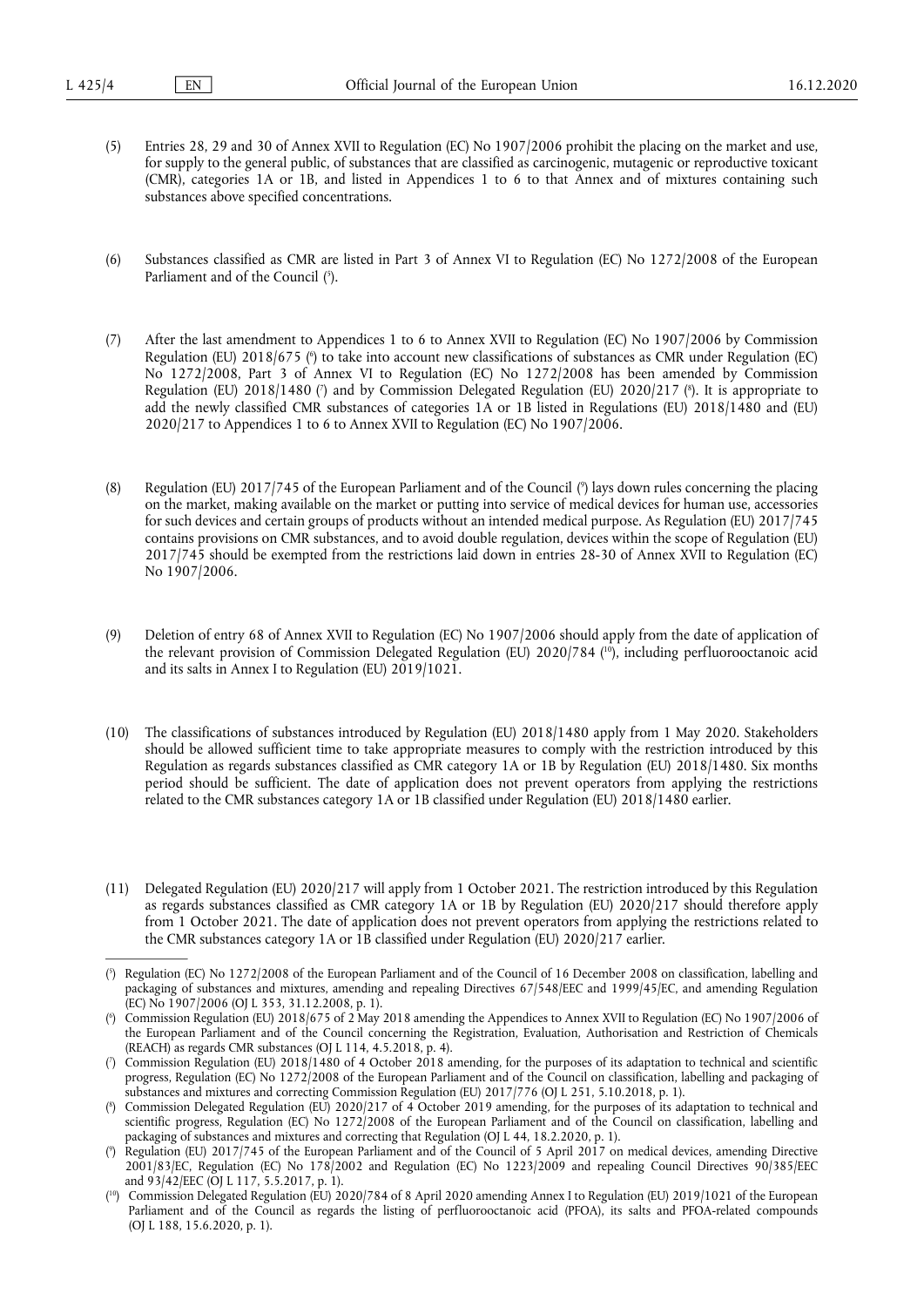- <span id="page-2-1"></span>(12) Commission Regulation (EU) 2017/776 ( [11\)](#page-2-0) made changes to titles and numbering in Part 3 of Annex VI to Regulation (EC) No 1272/2008. Corresponding modifications to entries 28, 29 and 30 in column 1 of Annex XVII to Regulation (EC) No 1907/2006 were made by Regulation (EU) 2018/675. Similar changes should be made to the titles of Appendices 1 to 6 to Annex XVII to Regulation (EC) No 1907/2006.
- (13) Appendix 10 to Annex XVII to Regulation (EC) No 1907/2006 lists testing methods for azocolourants for the purposes of entry 43 of that Annex. Several of the listed testing methods are outdated and have been replaced by the European Committee for Standardization with more up-to-date testing methods. Appendix 10 should therefore be amended to reflect those changes.
- (14) Regulation (EC) No 1907/2006 should therefore be amended accordingly.
- (15) The measures provided for in this Regulation are in accordance with the opinion of the Committee established by Article 133(1) of Regulation (EC) No 1907/2006,

HAS ADOPTED THIS REGULATION.

#### *Article 1*

Annex XVII to Regulation (EC) No 1907/2006 is amended in accordance with the Annex to this Regulation.

#### *Article 2*

This Regulation shall enter into force on the twentieth day following that of its publication in the *Official Journal of the European Union.* 

Point (6) of the Annex shall apply from 4 July 2020.

Point (8)(b) of the Annex shall apply as follows:

- rows concerning cobalt, benzo[*rst*]pentaphene and dibenzo[*b,def*]chrysene; dibenzo[*a,h*]pyrene shall apply from 1 October 2021,
- rows concerning 1,2-dihydroxybenzene; pyrocatechol, acetaldehyde; ethanal and spirodiclofen (ISO); 3-(2,4 dichlorophenyl)-2-oxo-1-oxaspiro[4.5]dec-3-en-4-yl 2,2-dimethylbutyrate shall apply from 5 July 2021.

Point 11(b) of the Annex shall apply from 1 October 2021.

Point (12)(b) of the Annex shall apply as follows:

- rows concerning cobalt, ethylene oxide; oxirane, ethanol, 2,2'-iminobis-, *N*-(C13-15 branched and linear alkyl) derivs., diisohexyl phthalate, halosulfuron-methyl (ISO); methyl 3-chloro-5-{[(4,6dimethoxypyrimidin-2yl)carbamoyl] sulfamoyl}-1-methyl1H-pyrazole-4-carboxylate, 2-methylimidazole and dibutylbis(pentane-2,4-dionato-O,O')tin shall apply from 1 October 2021,
- rows concerning 2-benzyl-2-dimethylamino-4'-morpholinobutyrophenone, propiconazole (ISO); (*2RS,4RS;2RS,4SR*)- 1-{[2-(2,4-dichlorophenyl)-4-propyl-1,3-dioxolan-2-yl]methyl}-1H-1,2,4-triazole and 1-vinylimidazole shall apply from 5 July 2021.

<span id="page-2-0"></span><sup>(</sup> [11\)](#page-2-1) Commission Regulation (EU) 2017/776 of 4 May 2017 amending, for the purposes of its adaptation to technical and scientific progress, Regulation (EC) No 1272/2008 of the European Parliament and of the Council on classification, labelling and packaging of substances and mixtures (OJ L 116, 5.5.2017, p. 1).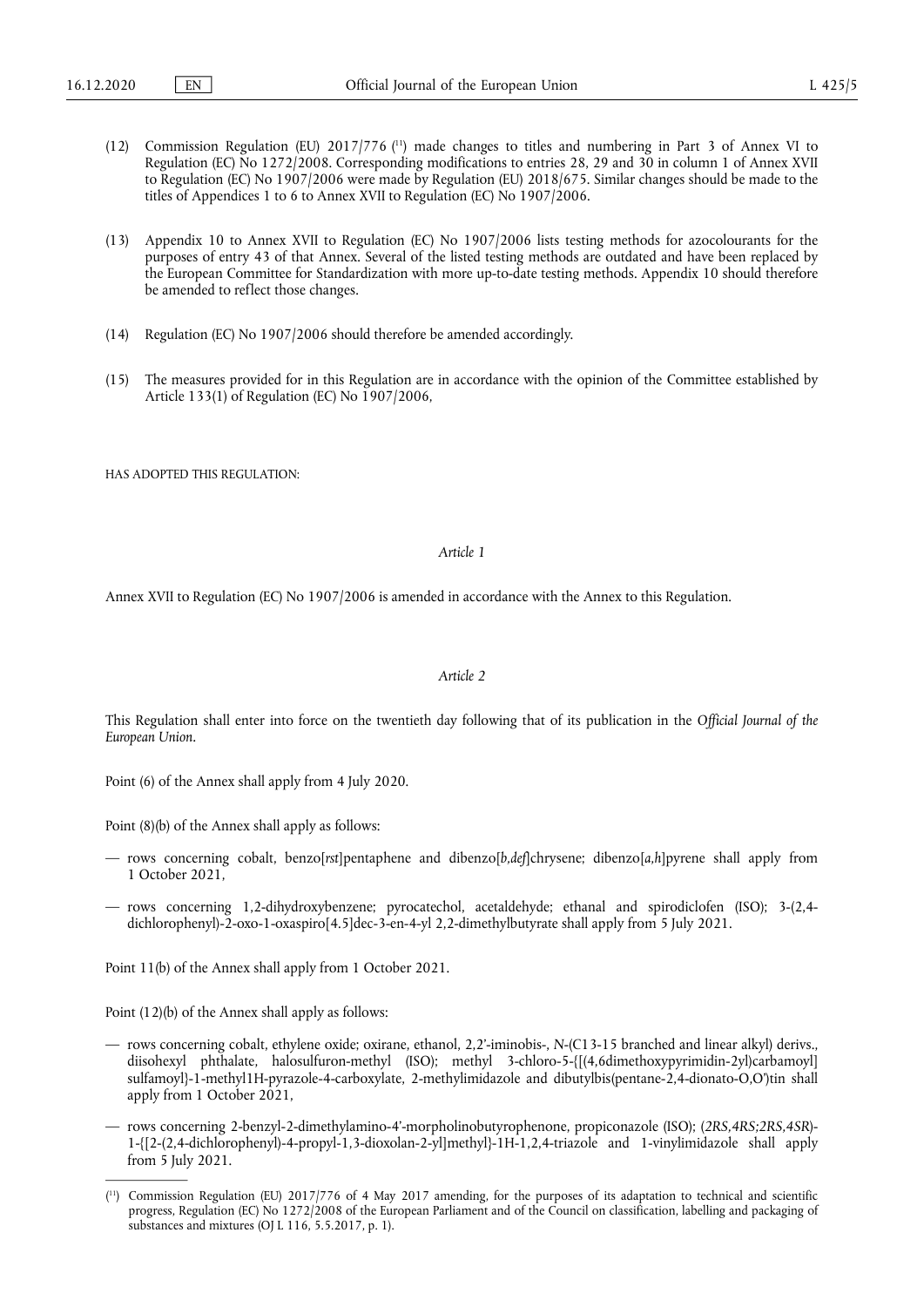This Regulation shall be binding in its entirety and directly applicable in all Member States.

Done at Brussels, 15 December 2020.

*For the Commission The President*  Ursula VON DER LEYEN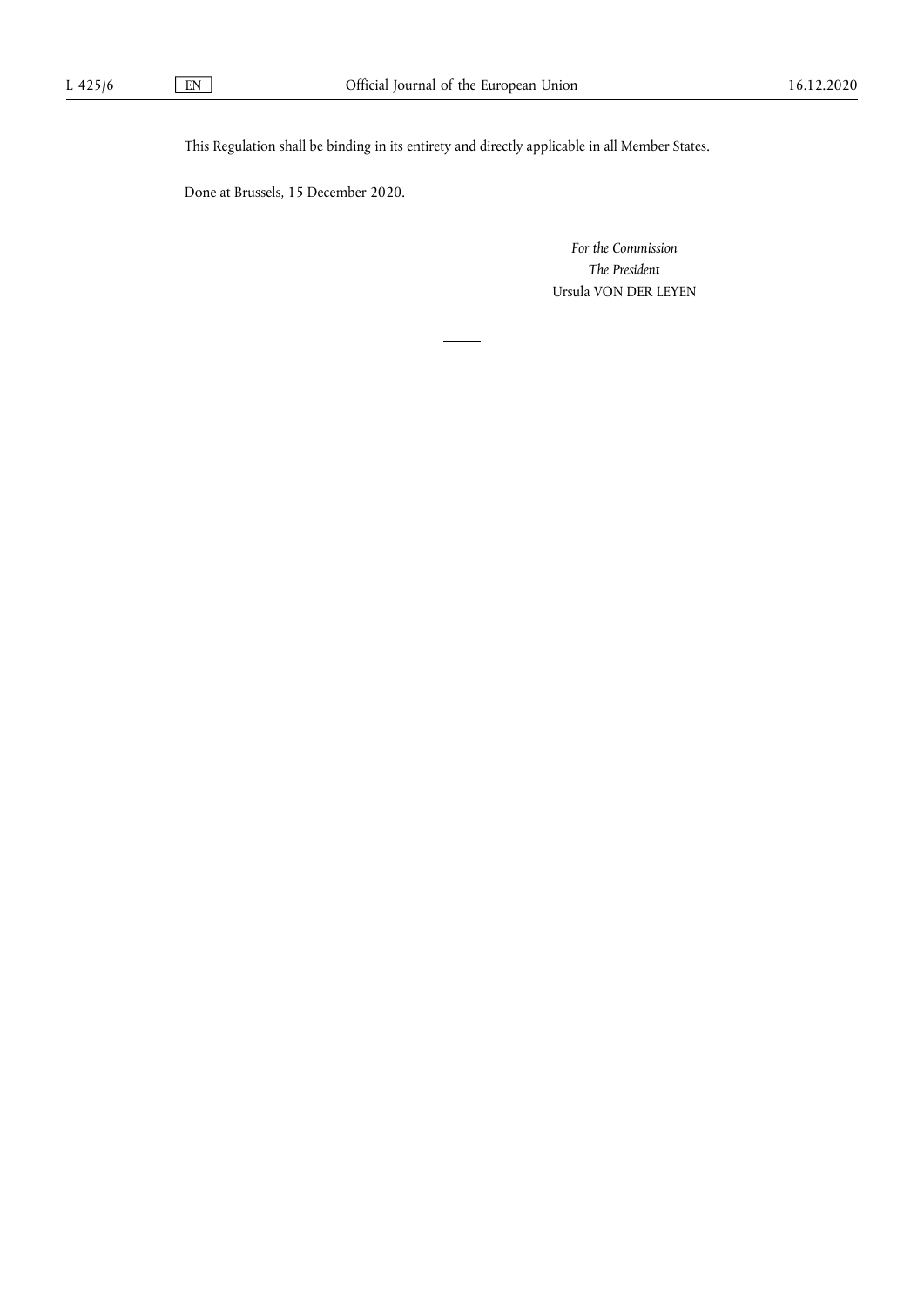## *ANNEX*

Annex XVII to Regulation (EC) No 1907/2006 is amended as follows:

- (1) Column 2 of entry 3 is amended as follows:
	- (a) paragraph 3 is replaced by the following:
		- '3. Shall not be placed on the market if they contain a colouring agent, unless required for fiscal reasons, or perfume, or both, if they:
			- can be used as fuel in decorative oil lamps for supply to the general public, and
			- present an aspiration hazard and are labelled with H304.';
	- (b) paragraph 5 is replaced by the following:
		- '5. Without prejudice to the implementation of other Union provisions relating to the classification, labelling and packaging of substances and mixtures, suppliers shall ensure, before the placing on the market, that the following requirements are met:
			- (a) lamp oils, labelled with H304, intended for supply to the general public are visibly, legibly and indelibly marked as follows: "Keep lamps filled with this liquid out of the reach of children"; and, by 1 December 2010, "Just a sip of lamp oil – or even sucking the wick of lamps – may lead to life-threatening lung damage";
			- (b) grill lighter fluids, labelled with H304, intended for supply to the general public are legibly and indelibly marked by 1 December 2010 as follows: 'Just a sip of grill lighter fluid may lead to life threatening lung damage';
			- (c) lamps oils and grill lighters, labelled with H304, intended for supply to the general public are packaged in black opaque containers not exceeding 1 litre by 1 December 2010.';
	- (c) paragraph 6 is deleted;
	- (d) paragraph 7 is deleted.
- (2) Entry 22 is deleted.
- (3) In entries 28-30, the following point (f) is added in paragraph 2 of column 2:

'(f) devices covered by Regulation (EU) 2017/745'.

- (4) In entry 46, the references to CAS number and EC number in paragraph (a) of column 1 are deleted.
- (5) Entry 67 is deleted.
- (6) Entry 68 is deleted.
- (7) The title of Appendix 1 is replaced by the following:

## '**Entry 28 – Carcinogens: Category 1A**'.

- (8) Appendix 2 is amended as follows:
	- (a) the title is replaced by the following:

## '**Entry 28 – Carcinogens: Category 1 B**';

(b) the following entries are inserted in the table in order of the index numbers set out therein:

| 'cobalt                                     | $027-001-00-9$       | 231-158-0 | 7440-48-4'      |  |
|---------------------------------------------|----------------------|-----------|-----------------|--|
| 'benzo[rst]pentaphene                       | $601 - 090 - 00 - X$ | 205-877-5 | $189 - 55 - 9'$ |  |
| 'dibenzo[b,def]chrysene; dibenzo[a,h]pyrene | 601-091-00-5         | 205-878-0 | $189-64-0'$     |  |
| '1,2-dihydroxybenzene; pyrocatechol         | 604-016-00-4         | 204-427-5 | $120 - 80 - 9'$ |  |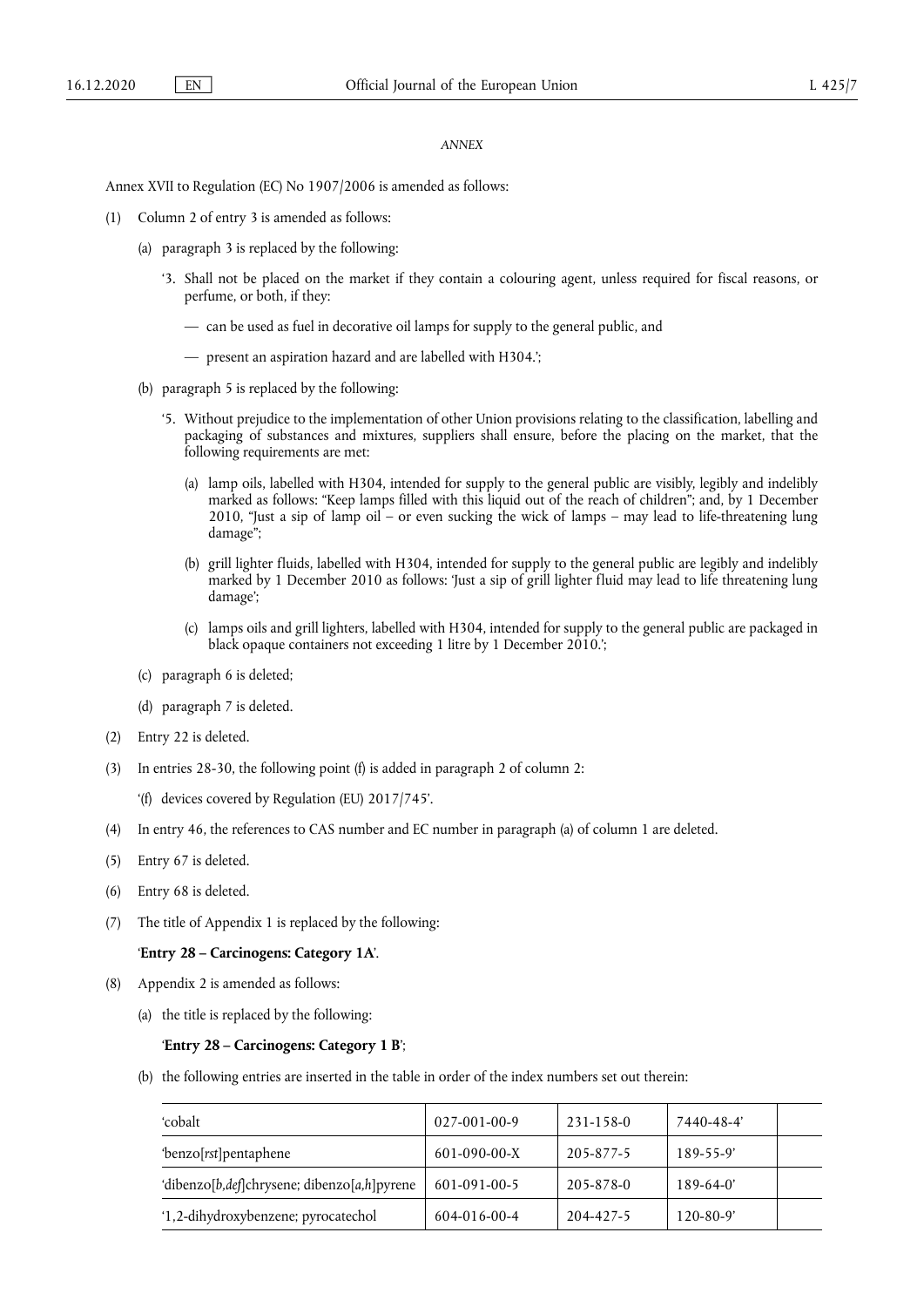| 'acetaldehyde; ethanal                                                                                       | $605 - 003 - 00 - 6$ | $200 - 836 - 8$ | $75-07-0'$  |  |
|--------------------------------------------------------------------------------------------------------------|----------------------|-----------------|-------------|--|
| 'spirodiclofen (ISO); 3-(2,4-dichlorophenyl)-<br>2-oxo-1-oxaspiro[4.5]dec-3-en-4-yl 2,2-<br>dimethylbutyrate | $607 - 730 - 00 - 4$ |                 | 148477-71-8 |  |

(9) The title of Appendix 3 is replaced by the following:

# '**Entry 29 – Germ cell mutagens: Category 1 A**'.

(10) The title of Appendix 4 is replaced by the following:

# '**Entry 29 – Germ cell mutagens: Category 1 B**'.

- (11) Appendix 5 is amended as follows:
	- (a) the title is replaced by the following:

## '**Entry 30 – Reproductive toxicants: Category 1 A**';

(b) the following entry is inserted in the table in order of the index numbers set out therein:

| 'methylmercuric chloride | ን-00-0-<br>780 | 204 | $.09-$ |  |
|--------------------------|----------------|-----|--------|--|
|                          |                |     |        |  |

## (12) Appendix 6 is amended as follows:

(a) the title is replaced by the following:

# '**Entry 30 – Reproductive toxicants: Category 1 B**',

(b) the following entries are inserted in the table in order of the index numbers set out therein:

| 'cobalt                                                                                                                                       | 027-001-00-9         | 231-158-0       | 7440-48-4'         |
|-----------------------------------------------------------------------------------------------------------------------------------------------|----------------------|-----------------|--------------------|
| 'ethylene oxide; oxirane                                                                                                                      | $603 - 023 - 00 - X$ | 200-849-9       | $75 - 21 - 8'$     |
| 'ethanol, 2,2'-iminobis-, N-(C13-15<br>branched and linear alkyl) derivs.                                                                     | 603-236-00-8         | 308-208-6       | $97925 - 95 - 6'$  |
| '2-benzyl-2-dimethylamino-4'-morpholino-<br>butyrophenone                                                                                     | 606-047-00-9         | $404 - 360 - 3$ | 119313-12-1'       |
| 'diisohexyl phthalate                                                                                                                         | 607-737-00-2         | 276-090-2       | 71850-09-4         |
| 'propiconazole (ISO); (2RS, 4RS; 2RS, 4SR)-1-<br>{[2-(2,4-dichlorophenyl)-4-propyl-1,3-diox-<br>olan-2-yl]methyl}-1H-1,2,4-triazole           | 613-205-00-0         | $262 - 104 - 4$ | $60207 - 90 - 1'$  |
| '1-vinylimidazole                                                                                                                             | 613-328-00-X         | $214 - 012 - 0$ | $1072 - 63 - 5'$   |
| 'halosulfuron-methyl (ISO);<br>methyl 3-chloro-5-{[(4,6dimethoxypyrimi-<br>din-2yl)carbamoyl]sulfamoyl}-1-methyl1H-<br>pyrazole-4-carboxylate | 613-329-00-5         |                 | $100784 - 20 - 1'$ |
| '2-methylimidazole                                                                                                                            | 613-330-00-0         | 211-765-7       | 693-98-1'          |
| 'dibutylbis(pentane-2,4-dionato-O,O')tin                                                                                                      | 650-056-00-0         | $245 - 152 - 0$ | 22673-19-4'        |